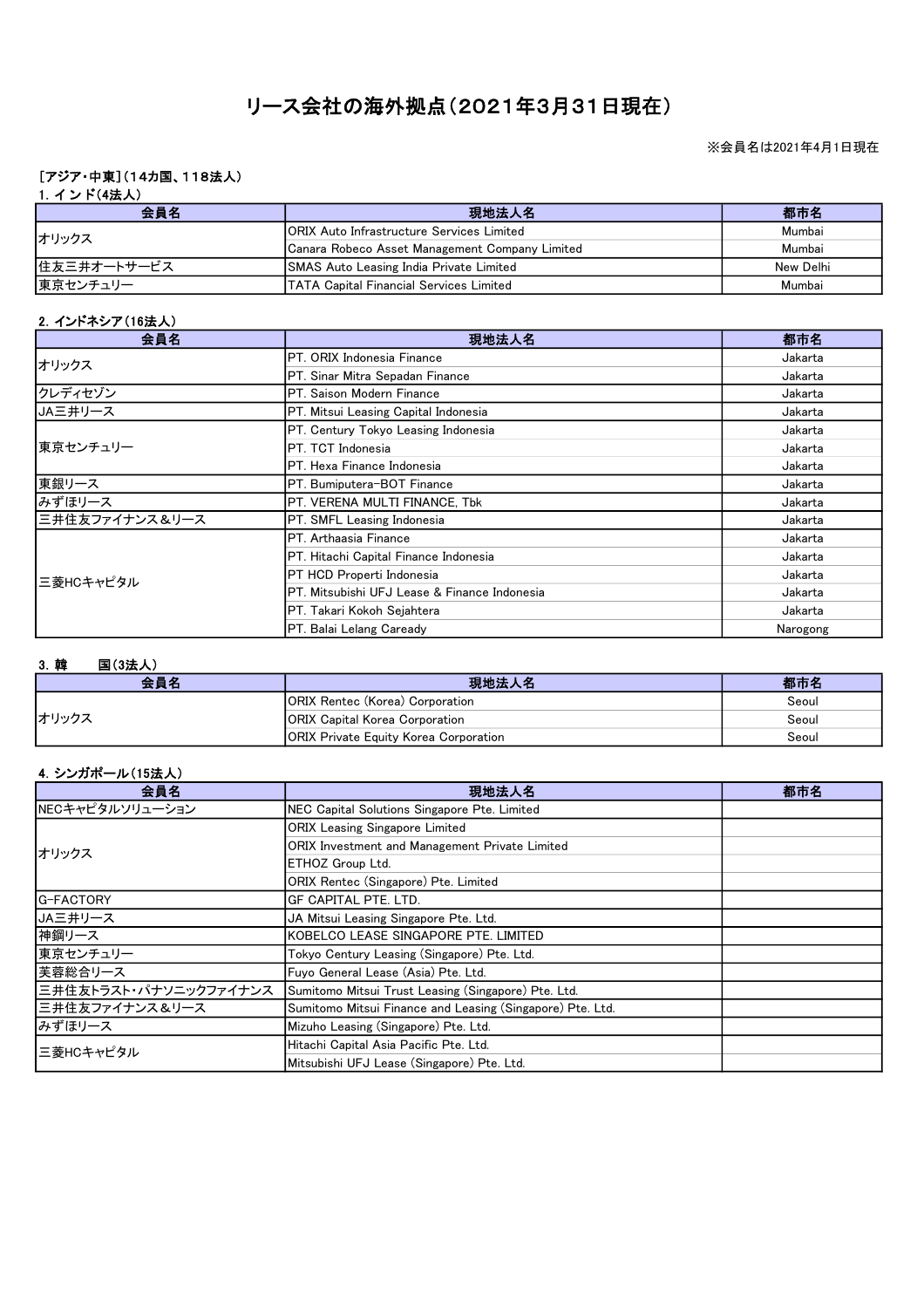# 5.タ イ(16法人)

| 会員名              | 現地法人名                                                       | 都市名     |
|------------------|-------------------------------------------------------------|---------|
| NECキャピタルソリューション  | NEC Capital Solutions (Thailand) LTD.                       | Bangkok |
|                  | <b>AIRA Leasing Public Company Limited</b>                  | Bangkok |
| オリックス            | Thai ORIX Leasing Co., Ltd.                                 | Bangkok |
| <b>G-FACTORY</b> | IGF CAPITAL (THAILAND) CO. LTD.                             | Bangkok |
| 住友三井オートサービス      | Sumitomo Mitsui Auto Leasing & Service (Thailand) Co., Ltd. | Bangkok |
|                  | TISCO Tokyo Leasing Co., Ltd.                               | Bangkok |
| 東京センチュリー         | TC Advanced Solutions Co., Ltd.                             | Bangkok |
|                  | TC Car Solutions (Thailand) Co., Ltd.                       | Bangkok |
|                  | HTC Leasing Co., Ltd.                                       | Bangkok |
| 東銀リース            | BOT Lease (Thailand) Co., Ltd.                              | Bangkok |
| 芙蓉総合リース          | Fuyo General Lease (Thailand) Co. Ltd.                      | Bangkok |
| みずほリース           | Krung Thai IBJ Leasing Co., Ltd.                            | Bangkok |
| 三井住友ファイナンス&リース   | SMFL Leasing (Thailand) Co., Ltd.                           | Bangkok |
| 三菱HCキャピタル        | Hitachi Capital (Thailand) Co., Ltd.                        | Bangkok |
|                  | Bangkok Mitsubishi UFJ Lease Co., Ltd.                      | Bangkok |
|                  | MUL (Thailand) Co., Ltd.                                    | Bangkok |

# 6.台 湾(7法人)

| 会員名      | 現地法人名                                       | 都市名    |
|----------|---------------------------------------------|--------|
|          | ORIX Taiwan Corporation                     | Taipei |
| オリックス    | <b>ORIX Auto Leasing Taiwan Corporation</b> | Taipei |
|          | <b>ORIX Taiwan Asset Management Company</b> | Taipei |
| JA三井リース  | Taipei Branch                               | Taipei |
| 昭和リース    | Taipei Branch                               | Taipei |
| 東京センチュリー | President Tokyo Corporation                 | Taipei |
| 芙蓉総合リース  | Fuvo General Lease (Taiwan) Co., Ltd.       | Taipei |

# 7.中 国(18法人)

| 会員名            | 現地法人名                                                          | 都市名      |
|----------------|----------------------------------------------------------------|----------|
| オリックス          | <b>ORIX China Corporation</b>                                  | Shanghai |
|                | ORIX (China) Investment Co., Ltd.                              | Dalian   |
|                | Tokyo Century Leasing China Corporation                        | Shanghai |
|                | Tokyo Century Factoring China Corporation                      | Shanghai |
| 東京センチュリー       | TC Leasing Co., Ltd.                                           | Shanghai |
|                | Tong-Sheng Finance Leasing Co., Ltd.                           | Suzhou   |
|                | Dalian Bingshan Group Hua Hui Da Financial Leasing Co., Ltd.   | Dalian   |
|                | Suzhou New District Furui Leasing Co., Ltd.                    | Suzhou   |
| 東銀リース          | BOT LEASE (TIANJIN) CO., LTD.                                  | Tianjin  |
|                | BOTL Factoring (Shanghai) Co., Ltd.                            | Shanghai |
| 芙蓉総合リース        | Fuyo General Lease (China) Co., Ltd.                           | Shanghai |
| みずほリース         | MizuhoLeasing (China) Ltd.                                     | Shanghai |
|                | Sumitomo Mitsui Finance and Leasing (China) Co., Ltd.          | Canton   |
| 三井住友ファイナンス&リース | Shanghai Sumitomo Mitsui Finance and Leasing Co., Ltd.         | Shanghai |
|                | Shanghai Sumitomo Mitsui General Finance and Leasing Co., Ltd. | Shanghai |
| 三菱HCキャピタル      | Hitachi Capital Leasing (China) Co., Ltd.                      | Beijing  |
|                | Hitachi Capital Factoring (China) Co., Ltd.                    | Shanghai |
|                | Mitsubishi UFJ Lease & Finance (China) Co. Ltd.                | Shanghai |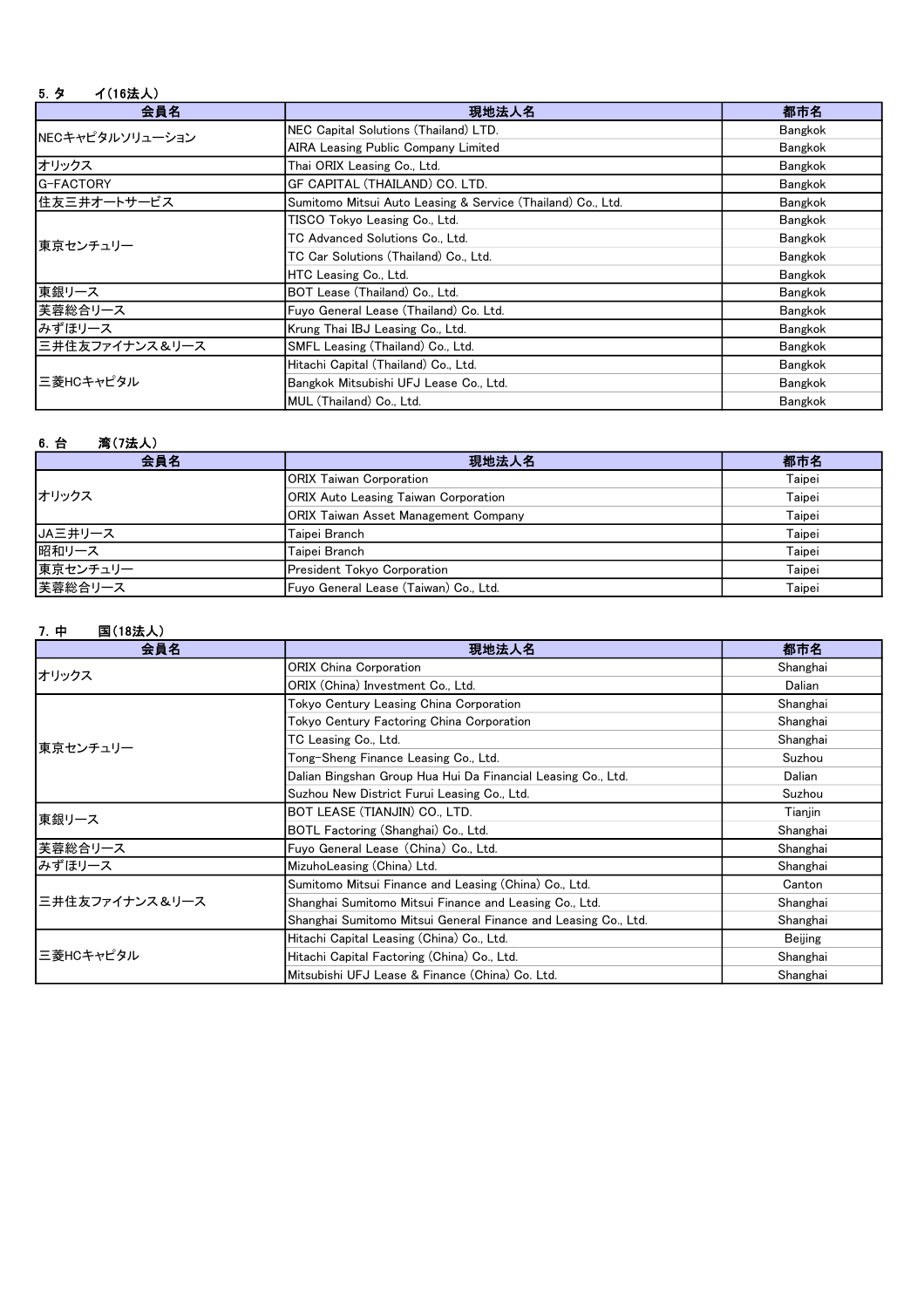# 7.中 国 (香 港)(12法人)

| 会員名             | 現地法人名                                                   | 都市名     |
|-----------------|---------------------------------------------------------|---------|
| NECキャピタルソリューション | NEC Capital Solutions Hong Kong Limited                 |         |
| オリックス           | <b>ORIX Asia Limited</b>                                |         |
|                 | <b>ORIX Asia Capital Limited</b>                        |         |
| 首都圏リース          | DFL-Shutoken Leasing (Hong Kong) Company Limited        |         |
| 東京センチュリー        | Tokyo Leasing (Hong Kong) Ltd.                          |         |
| 芙蓉総合リース         | Fuyo General Lease (HK) Limited                         |         |
| 三井住友ファイナンス&リース  | Sumitomo Mitsui Finance and Leasing (Hong Kong) Limited |         |
|                 | Hitachi Capital (Hong Kong) Ltd.                        | Kowloon |
|                 | Hitachi Capital Management (China) Ltd.                 | Kowloon |
| 三菱HCキャピタル       | <b>BOT LEASE (HONG KONG) COMPANY LIMITED</b>            | Wanchai |
|                 | Mitsubishi UFJ Lease & Finance (Hong Kong) Limited      |         |
|                 | <b>IELFC Hong Kong Limited</b>                          |         |

# 8.パキスタン(1法人)

| --<br>$-1.5$ | $-1$<br>1,240<br>- 75<br>.<br>- 22            | ш       |
|--------------|-----------------------------------------------|---------|
| オリック         | ∩n™<br>Limited<br>. Leasing Pakistan<br>.URIA | Karachi |

#### 9.フィリピン(5法人)

| 会員名      | 現地法人名                                                    | 都市名         |
|----------|----------------------------------------------------------|-------------|
| オリックス    | <b>JORIX METRO Leasing and Finance Corporation</b>       | Makati Citv |
|          | <b>ORIX Auto Leasing Philippines Corporation</b>         | Makati City |
| 東京センチュリー | <b>BPI Century Tokyo Lease &amp; Finance Corporation</b> | Manila      |
| 東銀リース    | <b>BOT Lease and Finance Philippines, Inc.</b>           | Manila      |
| みずほリース   | <b>IPNB-Mizuho Leasing &amp; Finance Corp.</b>           | Manila      |

#### 10.ベトナム(5法人)

| 会員名              | 現地法人名                                                                          | 都市名              |
|------------------|--------------------------------------------------------------------------------|------------------|
| オリックス            | Indochina Capital Corporation                                                  | Ho Chi Minh City |
| <b>G-FACTORY</b> | IGF CAPITAL (VIETNAM) CO. LTD.                                                 | Ho Chi Minh City |
| みずほリース           | Vietnam International Leasing Company Limited                                  | Ho Chi Minh City |
| 三菱HCキャピタル        | Hitachi Capital Corporation Vietnam Representative Office                      | Ho Chi Minh City |
|                  | Mitsubishi UFJ Lease & Finance Co. Ltd. Ho Chi Minh City Representative Office | Ho Chi Minh City |

#### 11.マレーシア(12法人)

| 会員名             | 現地法人名                                                  | 都市名          |
|-----------------|--------------------------------------------------------|--------------|
| NECキャピタルソリューション | NEC Capital Solutions Malaysia Sdn. Bhd.               | Kuala Lumpur |
|                 | <b>ORIX Leasing Malaysia Berhad</b>                    | Kuala Lumpur |
|                 | ORIX Credit Malaysia Sdn. Bhd.                         | Kuala Lumpur |
| オリックス           | ORIX Car Rentals Sdn. Bhd.                             | Kuala Lumpur |
|                 | ORIX Rentec (Malaysia) Sdn. Bhd.                       | Kuala Lumpur |
|                 | ORIX Auto Leasing Malaysia Sdn. Bhd.                   | Kuala Lumpur |
|                 | ORIX Asset Management Malaysia Sdn. Bhd.               | Kuala Lumpur |
| IJA三井リース        | JA Mitsui Leasing, Ltd. Malaysia Representative Office | Kuala Lumpur |
| 東京センチュリー        | Tokyo Century Capital (Malaysia) Sdn. Bhd.             | Kuala Lumpur |
| 三井住友ファイナンス&リース  | SMFL Leasing (Malaysia) Sdn. Bhd.                      | Kuala Lumpur |
| 三菱HCキャピタル       | Hitachi Capital Malaysia Sdn. Bhd.                     | Kuala Lumpur |
|                 | IALD MUL Mobility Services Malavsia Sdn Bhd            | Kuala Lumpur |

# 12.ミャンマー(1法人)

|                                                         |                                                                                                                  | <b>The</b> |
|---------------------------------------------------------|------------------------------------------------------------------------------------------------------------------|------------|
| $- +$<br>ו ה<br>المستقصف والمستعدد<br>$ \approx$<br>.,, | Office<br><b>I</b> Mitsubishi<br>UE<br>_td.<br>Yangon<br>GO.<br>ease<br><b>Finance</b><br>Representative<br>. ٨٠ | Yangor     |

#### 13.モンゴル(2法人)

| - -<br>去只                                         | 現地法                           | $+ + +$<br>ŦP |
|---------------------------------------------------|-------------------------------|---------------|
| オリックニ                                             | Financial Group LLC<br>⊥enGer | Ulaanbaatar   |
| <b>みず</b><br>-<br>$\mathbf{v}$<br>$\sim$<br>アレリュー | <b>TDB Leasing LLC</b>        | Ulaanbaatar   |

# 14.サウジアラビア(1法人)

| $\mathcal{L}(\mathcal{L})$ and $\mathcal{L}(\mathcal{L})$ and $\mathcal{L}(\mathcal{L})$<br>-- | <b>11</b><br>.<br>.              | <b>ABD</b><br>--    |
|------------------------------------------------------------------------------------------------|----------------------------------|---------------------|
| オリッ・                                                                                           | 'Yanal .<br>ompanvٽ .<br>Finance | ŕ.<br><b>Rivadh</b> |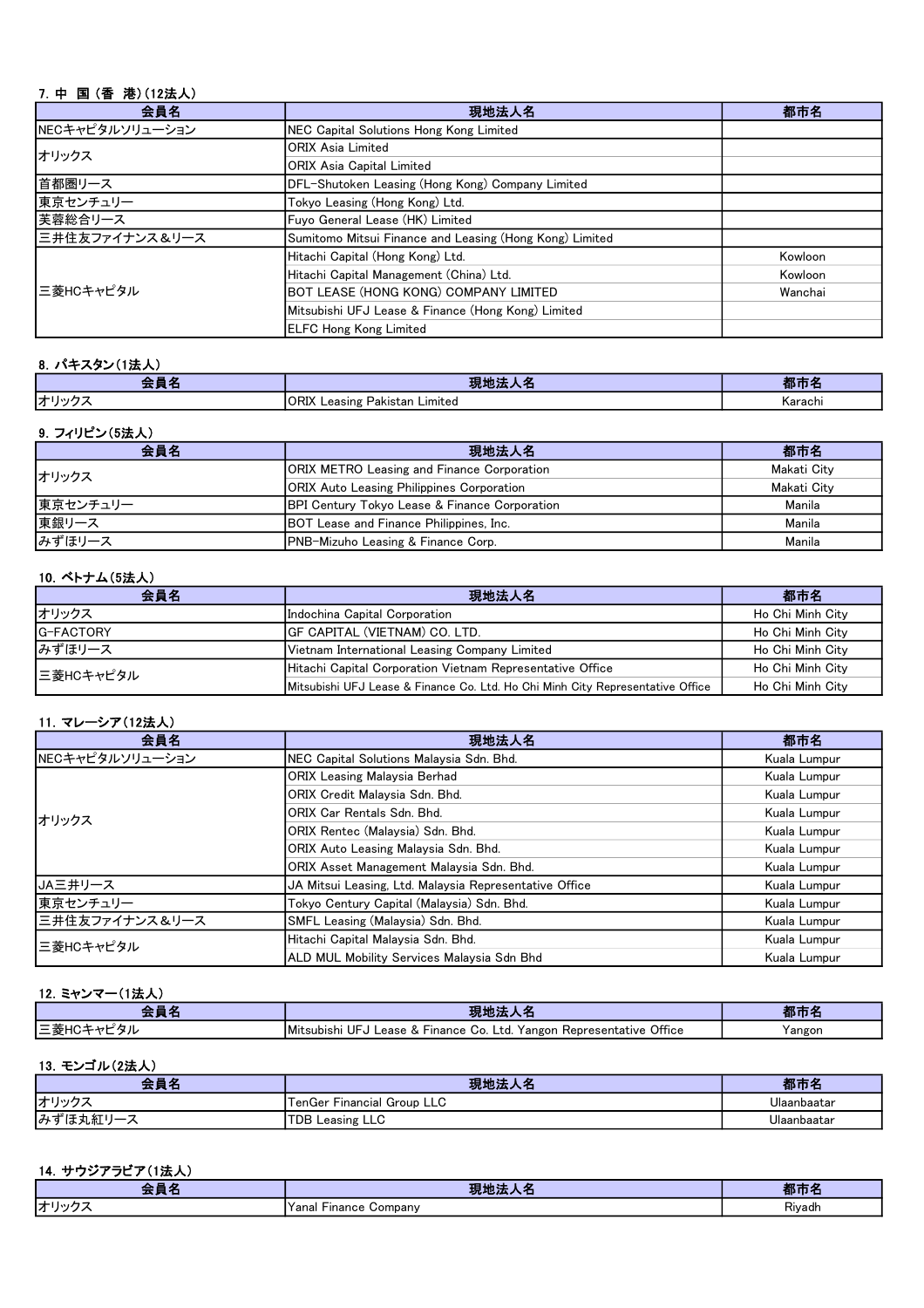# [北米・中南米](4カ国、38法人)

| 15. アメリカ合衆国(30法人) |  |
|-------------------|--|
|                   |  |

| 会員名             | 現地法人名                                        | 都市名                      |
|-----------------|----------------------------------------------|--------------------------|
| NECキャピタルソリューション | <b>NEC Financial Services, LLC</b>           | Saddle Brook, New Jersey |
|                 | <b>ORIX Corporation USA</b>                  | Dallas                   |
|                 | ORIX Real Estate Capital Holdings, LLC       | New York                 |
|                 | Boston Financial Investment Management, LP   | <b>Boston</b>            |
| オリックス           | Ormat Technologies, Inc.                     | Reno                     |
|                 | Boston Partners Global Investors, Inc.       | Boston                   |
|                 | Harbor Capital Advisors, Inc.                | Chicago                  |
|                 | NXT Capital Group, LLC                       | Chicago                  |
|                 | JA Mitsui Leasing Capital Corporation        | New York                 |
|                 | JA Mitsui Leasing USA Holdings, Inc.         | New York                 |
| JA三井リース         | JAML MRC Holding, Inc.                       | New York                 |
|                 | Mitsui Rail Capital LLC.                     | Chicago                  |
|                 | First Financial Corporate Services, Inc.     | Placentia                |
|                 | First Financial Holdings, LLC                | Placentia                |
|                 | CSI Leasing, Inc.                            | St. Louis                |
|                 | Tokyo Century (USA) Inc.                     | New York                 |
| 東京センチュリー        | AP Equipment Financing Inc.                  | Bend                     |
|                 | Aviation Capital Group LLC                   | Newport Beach            |
|                 | TC Skyward Aviation U.S., Inc.               | Centennial               |
|                 | <b>GA Telesis, LLC</b>                       | Florida                  |
| 芙蓉総合リース         | Fuyo General Lease (USA) Inc.                | New York                 |
|                 | Pacific Rim Capital, Inc.                    | Irvine, LA               |
| みずほ丸紅リース        | Mizuho Marubeni Leasing America Corporation  | New York                 |
|                 | Hitachi Capital America Corp.                | Norwalk                  |
| 三菱HCキャピタル       | Mitsubishi UFJ Lease & Finance (U.S.A.) Inc. | New York                 |
|                 | <b>ENGS Commercial Finance Co.</b>           | Itasca                   |
|                 | Jackson Square Aviation, LLC                 | San Francisco            |
|                 | Beacon Intermodal Leasing, LLC               | Boston                   |
|                 | MUL Railcars. Inc.                           | Portland                 |
|                 | <b>MUL Asset Finance Corporation</b>         | New York                 |

# 16.カ ナ ダ(4法人)

| 会員名       | 現地法人名                            | 都市名      |
|-----------|----------------------------------|----------|
| 三菱HCキャピタル | Hitachi Capital Canada Corp.     | Toronto  |
|           | <b>ICLE Capital Inc.</b>         | Quebec   |
| 芙蓉総合リース   | Fuyo General Lease (Canada) Inc. | Tronto   |
|           | <b>ITDF Group Inc.</b>           | Edmonton |

# 17.ブラジル(2法人)

| 会員名   | 現地法<br>人名                                    | en m      |
|-------|----------------------------------------------|-----------|
| オリックス | ORIX Brazil Investments and Holdings Limited | Sao Paulo |
|       | <sup>3</sup> Capital S.A.<br>IRB             | Sao Paulo |

# 18.メキシコ(2法人)

| 会員名  | 現地法人名                                           | 都市名    |
|------|-------------------------------------------------|--------|
| 東銀リー | - Lease Mexico S.A. de C.V.<br><b>IBOT</b>      | Mexico |
|      | BOT FINANCE MEXICO, S.A. DE C.V., SOFOM, E.N.R. | Mexico |